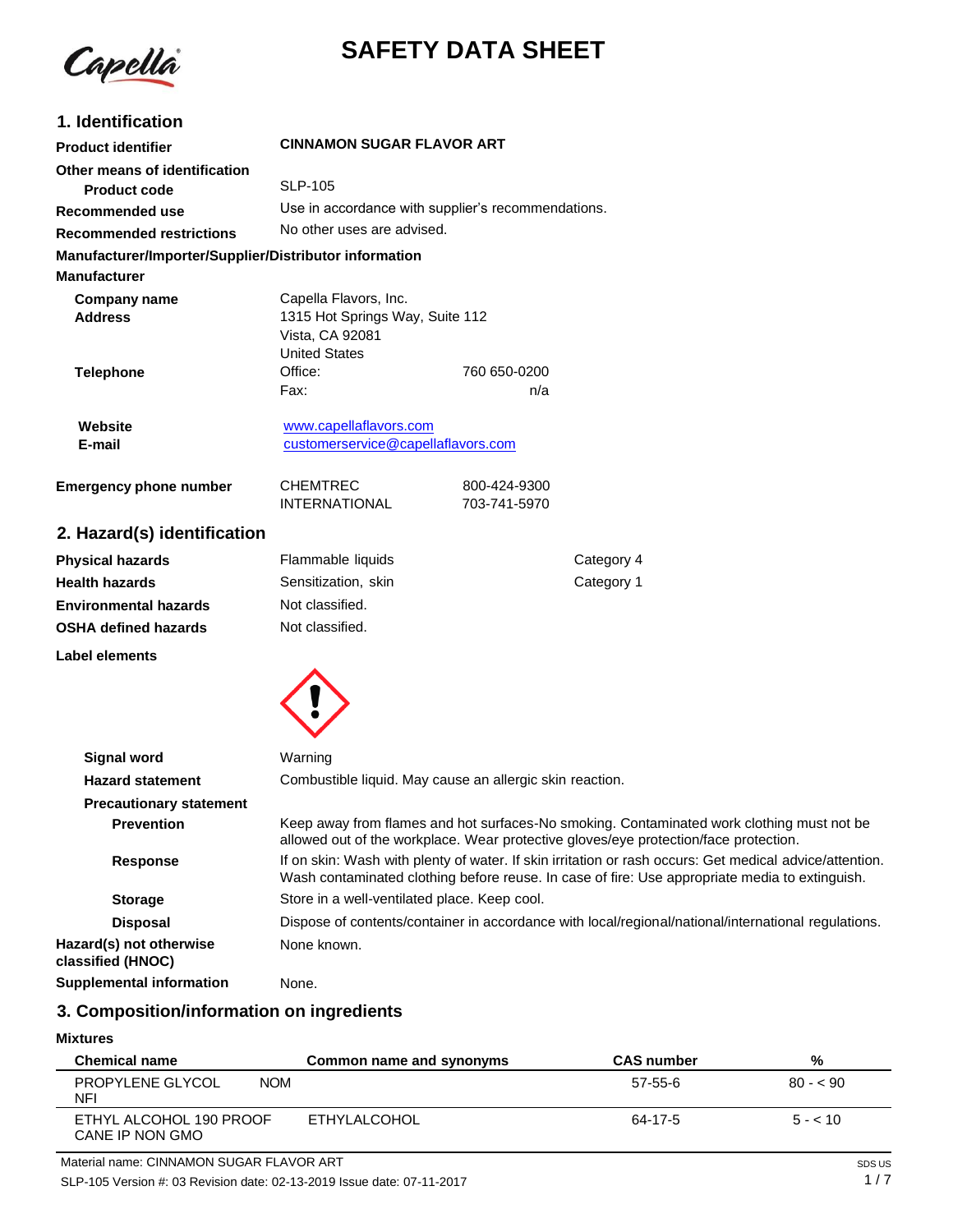| <b>Chemical name</b>                     | Common name and synonyms | <b>CAS number</b> | %        |
|------------------------------------------|--------------------------|-------------------|----------|
| <b>BENZYL ALCOHOL</b><br>#38<br>NOM NFI  |                          | $100 - 51 - 6$    | $3 - 5$  |
| CASSIA OIL CHINESE NOP #304              |                          | 8007-80-5         | < 0.2    |
| <b>CINNAMON OLEORESIN</b><br>#155        |                          | 84961-46-6        | < 0.2    |
| Other components below reportable levels |                          |                   | $5 - 10$ |

Other components below reportable levels

\*Designates that a specific chemical identity and/or percentage of composition has been withheld as a trade secret.

# **4. First-aid measures**

| <b>Inhalation</b>                                                            | Move to fresh air. Call a physician if symptoms develop or persist.                                                                                                                 |
|------------------------------------------------------------------------------|-------------------------------------------------------------------------------------------------------------------------------------------------------------------------------------|
| <b>Skin contact</b>                                                          | Remove contaminated clothing immediately and wash skin with soap and water. In case of<br>eczema or other skin disorders: Seek medical attention and take along these instructions. |
| Eye contact                                                                  | Rinse with water. Get medical attention if irritation develops and persists.                                                                                                        |
| Ingestion                                                                    | Rinse mouth. Get medical attention if symptoms occur.                                                                                                                               |
| <b>Most important</b><br>symptoms/effects, acute and<br>delayed              | Direct contact with eyes may cause temporary irritation. May cause an allergic skin reaction.<br>Dermatitis, Rash.                                                                  |
| Indication of immediate<br>medical attention and special<br>treatment needed | Provide general supportive measures and treat symptomatically. Keep victim under observation.<br>Symptoms may be delayed.                                                           |
| <b>General information</b>                                                   | Ensure that medical personnel are aware of the material(s) involved, and take precautions to<br>protect themselves. Wash contaminated clothing before reuse.                        |
| 5. Fire-fighting measures                                                    |                                                                                                                                                                                     |
| Suitable extinguishing media                                                 | Water fog. Alcohol resistant foam. Dry chemical powder. Carbon dioxide (CO2).                                                                                                       |
| Unsuitable extinguishing<br>media                                            | Do not use water jet as an extinguisher, as this will spread the fire.                                                                                                              |
| Specific hazards arising from<br>the chemical                                | The product is combustible, and heating may generate vapors which may form explosive vapor/air<br>mixtures. During fire, gases hazardous to health may be formed.                   |
| Special protective equipment<br>and precautions for firefighters             | Self-contained breathing apparatus and full protective clothing must be worn in case of fire.                                                                                       |
| <b>Fire fighting</b><br>equipment/instructions                               | In case of fire and/or explosion do not breathe fumes. Move containers from fire area if you can do<br>so without risk.                                                             |
| <b>Specific methods</b>                                                      | Use standard firefighting procedures and consider the hazards of other involved materials.                                                                                          |
| <b>General fire hazards</b>                                                  | Combustible liquid.                                                                                                                                                                 |

# **6. Accidental release measures**

| <b>Personal precautions,</b><br>protective equipment and<br>emergency procedures | Keep unnecessary personnel away. Keep people away from and upwind of spill/leak. Eliminate all<br>ignition sources (no smoking, flares, sparks, or flames in immediate area). Wear appropriate<br>protective equipment and clothing during clean-up. Avoid breathing mist/vapors. Do not touch<br>damaged containers or spilled material unless wearing appropriate protective clothing. Ensure<br>adequate ventilation. Local authorities should be advised if significant spillages cannot be<br>contained. For personal protection, see section 8 of the SDS. |
|----------------------------------------------------------------------------------|------------------------------------------------------------------------------------------------------------------------------------------------------------------------------------------------------------------------------------------------------------------------------------------------------------------------------------------------------------------------------------------------------------------------------------------------------------------------------------------------------------------------------------------------------------------|
| <b>Methods and materials for</b><br>containment and cleaning up                  | Use water spray to reduce vapors or divert vapor cloud drift. Eliminate all ignition sources (no<br>smoking, flares, sparks, or flames in immediate area). Keep combustibles (wood, paper, oil, etc.)<br>away from spilled material.                                                                                                                                                                                                                                                                                                                             |
|                                                                                  | Large Spills: Stop the flow of material, if this is without risk. Dike the spilled material, where this is<br>possible. Use a non-combustible material like vermiculite, sand or earth to soak up the product<br>and place into a container for later disposal. Following product recovery, flush area with water.                                                                                                                                                                                                                                               |
|                                                                                  | Small Spills: Absorb with earth, sand or other non-combustible material and transfer to containers<br>for later disposal. Wipe up with absorbent material (e.g. cloth, fleece). Clean surface thoroughly to<br>remove residual contamination.                                                                                                                                                                                                                                                                                                                    |
| <b>Environmental precautions</b>                                                 | Never return spills to original containers for re-use. For waste disposal, see section 13 of the SDS.<br>Avoid discharge into drains, water courses or onto the ground.                                                                                                                                                                                                                                                                                                                                                                                          |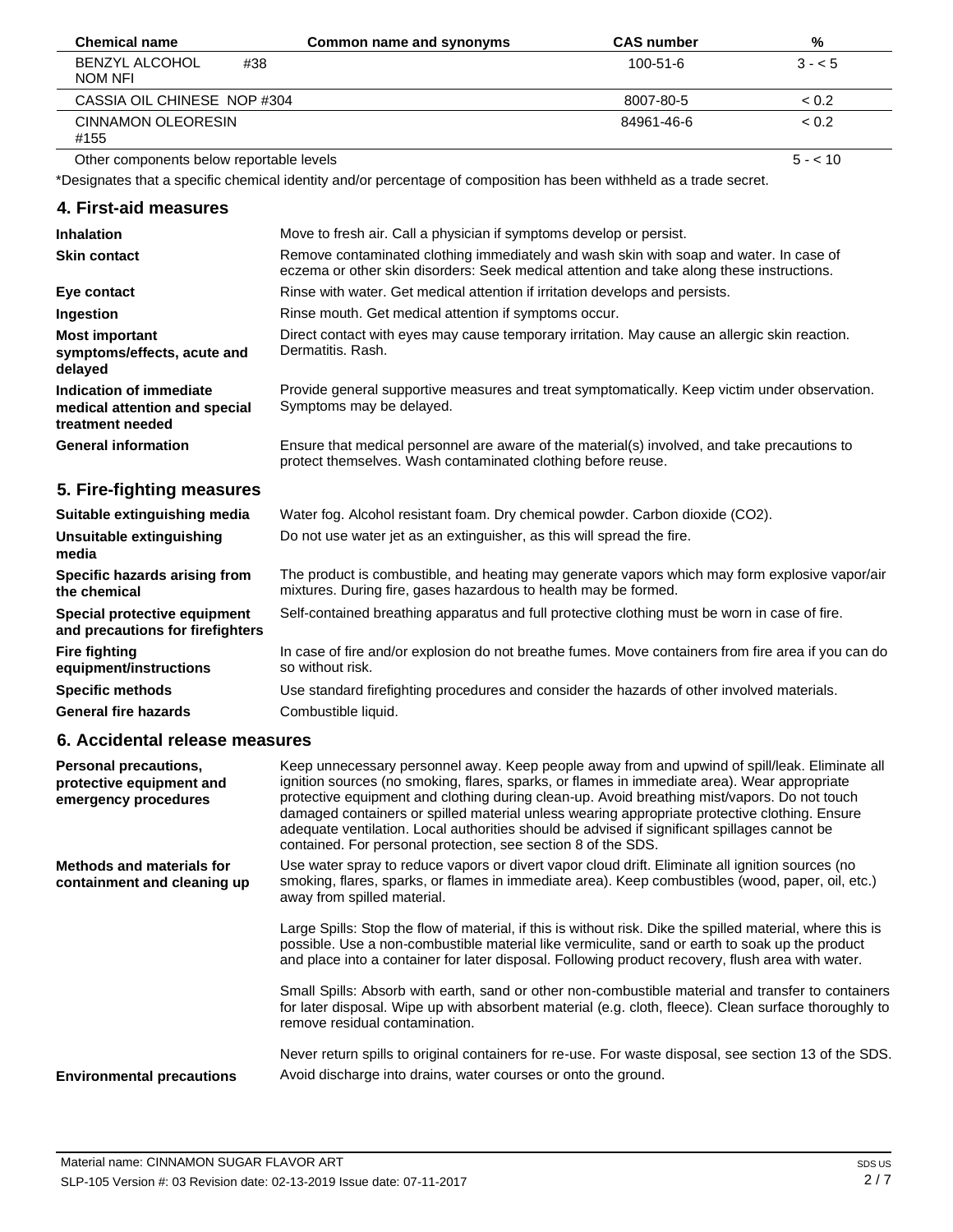# **7. Handling and storage Precautions for safe handling**

Keep away from open flames, hot surfaces and sources of ignition. When using do not smoke. Avoid breathing mist/vapors. Avoid contact with eyes, skin, and clothing. Avoid prolonged exposure. Provide adequate ventilation. Wear appropriate personal protective equipment. Observe good industrial hygiene practices.

**Conditions for safe storage, including any incompatibilities** Keep away from heat, sparks and open flame. Store in a cool, dry place out of direct sunlight. Store in tightly closed container. Store in a well-ventilated place. Keep in an area equipped with sprinklers. Store away from incompatible materials (see Section 10 of the SDS).

# **8. Exposure controls/personal protection**

### **Occupational exposure limits**

**controls**

The following constituents are the only constituents of the product which have a PEL, TLV or other recommended exposure limit. At this time, the other constituents have no known exposure limits.

| <b>Components</b>                                                  | US. OSHA Table Z-1 Limits for Air Contaminants (29 CFR 1910.1000)<br><b>Type</b>                                                                                                                                                                                                                                                                                   | Value        |          |
|--------------------------------------------------------------------|--------------------------------------------------------------------------------------------------------------------------------------------------------------------------------------------------------------------------------------------------------------------------------------------------------------------------------------------------------------------|--------------|----------|
| ETHYL ALCOHOL 190<br>PROOF CANE IP NON<br>GMO (CAS 64-17-5)        | PEL                                                                                                                                                                                                                                                                                                                                                                | 1900 mg/m3   |          |
|                                                                    |                                                                                                                                                                                                                                                                                                                                                                    | 1000 ppm     |          |
| <b>US. ACGIH Threshold Limit Values</b>                            |                                                                                                                                                                                                                                                                                                                                                                    |              |          |
| <b>Components</b>                                                  | <b>Type</b>                                                                                                                                                                                                                                                                                                                                                        | Value        |          |
| ETHYL ALCOHOL 190<br><b>PROOF CANE IP NON</b><br>GMO (CAS 64-17-5) | <b>STEL</b>                                                                                                                                                                                                                                                                                                                                                        | 1000 ppm     |          |
| US. NIOSH: Pocket Guide to Chemical Hazards                        |                                                                                                                                                                                                                                                                                                                                                                    |              |          |
| <b>Components</b>                                                  | <b>Type</b>                                                                                                                                                                                                                                                                                                                                                        | <b>Value</b> |          |
| ETHYL ALCOHOL 190<br><b>PROOF CANE IP NON</b><br>GMO (CAS 64-17-5) | <b>TWA</b>                                                                                                                                                                                                                                                                                                                                                         | 1900 mg/m3   |          |
|                                                                    |                                                                                                                                                                                                                                                                                                                                                                    | 1000 ppm     |          |
|                                                                    | US. Workplace Environmental Exposure Level (WEEL) Guides                                                                                                                                                                                                                                                                                                           |              |          |
| <b>Components</b>                                                  | <b>Type</b>                                                                                                                                                                                                                                                                                                                                                        | <b>Value</b> | Form     |
| <b>BENZYL ALCOHOL</b><br>#38 NOM NFI (CAS<br>$100 - 51 - 6$        | <b>TWA</b>                                                                                                                                                                                                                                                                                                                                                         | 44.2 mg/m3   |          |
|                                                                    |                                                                                                                                                                                                                                                                                                                                                                    | 10 ppm       |          |
| <b>PROPYLENE GLYCOL</b><br>NOM NFI (CAS 57-55-6)                   | <b>TWA</b>                                                                                                                                                                                                                                                                                                                                                         | 10 mg/m $3$  | Aerosol. |
| <b>Biological limit values</b>                                     | No biological exposure limits noted for the ingredient(s).                                                                                                                                                                                                                                                                                                         |              |          |
| Appropriate engineering<br>controls                                | Good general ventilation should be used. Ventilation rates should be matched to conditions. If<br>applicable, use process enclosures, local exhaust ventilation, or other engineering controls to<br>maintain airborne levels below recommended exposure limits. If exposure limits have not been<br>established, maintain airborne levels to an acceptable level. |              |          |
|                                                                    | Individual protection measures, such as personal protective equipment                                                                                                                                                                                                                                                                                              |              |          |
| <b>Eye/face protection</b>                                         | Face shield is recommended. Wear safety glasses with side shields (or goggles).                                                                                                                                                                                                                                                                                    |              |          |
| <b>Skin protection</b><br><b>Hand protection</b>                   | Wear appropriate chemical resistant gloves.                                                                                                                                                                                                                                                                                                                        |              |          |
| Other                                                              | Wear appropriate chemical resistant clothing. Use of an impervious apron is recommended.                                                                                                                                                                                                                                                                           |              |          |
| <b>Respiratory protection</b>                                      | If engineering controls do not maintain airborne concentrations below recommended exposure<br>limits (where applicable) or to an acceptable level (in countries where exposure limits have not<br>been established), an approved respirator must be worn.                                                                                                          |              |          |
| <b>Thermal hazards</b>                                             | Wear appropriate thermal protective clothing, when necessary.                                                                                                                                                                                                                                                                                                      |              |          |
| <b>General hygiene</b><br>considerations                           | When using do not smoke. Always observe good personal hygiene measures, such as washing<br>after handling the material and before eating, drinking, and/or smoking. Routinely wash work<br>clothing and protective equipment to remove contaminants. Contaminated work clothing should not<br>be allowed out of the workplace.                                     |              |          |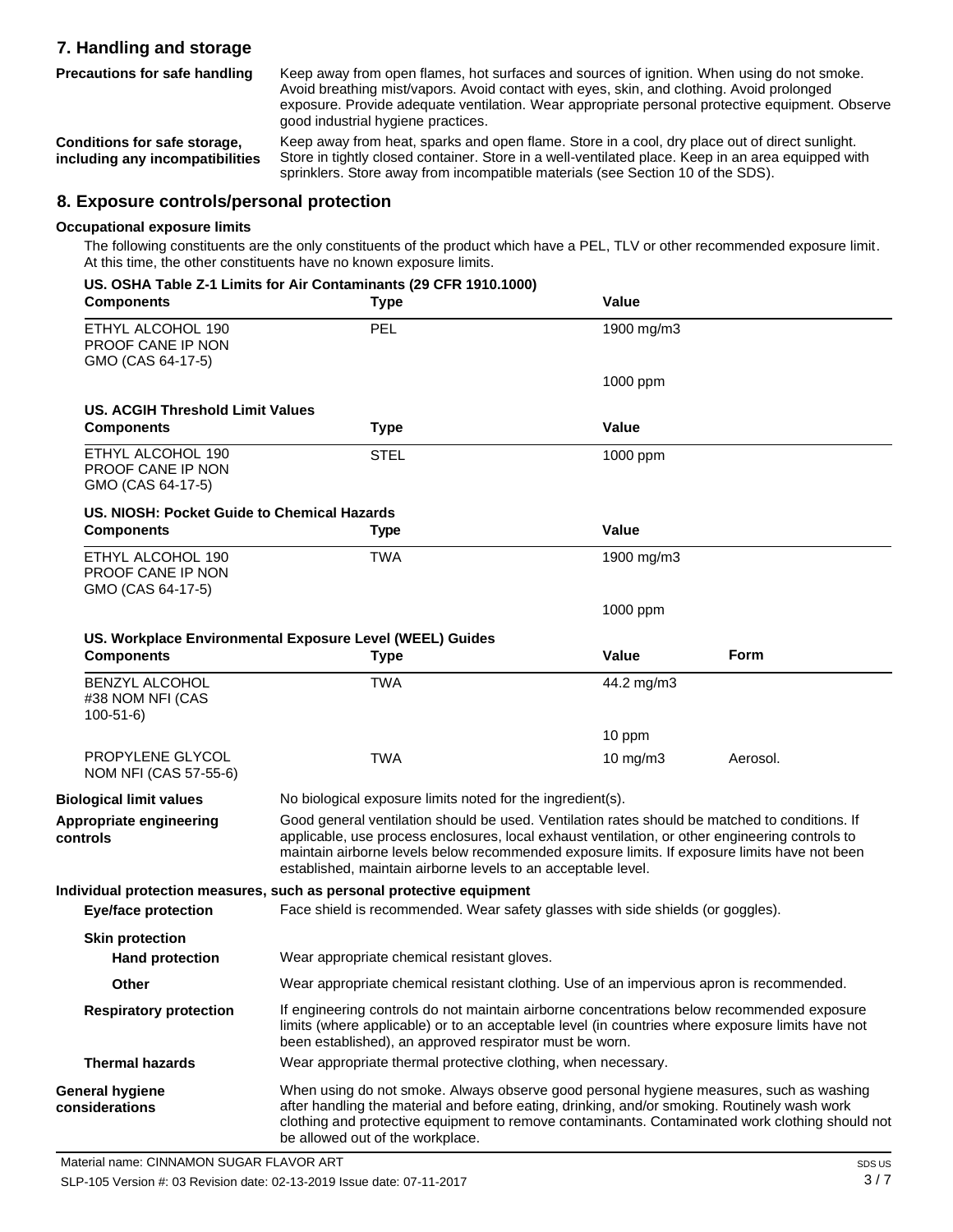# **9. Physical and chemical properties**

| Appearance                                        |                                  |
|---------------------------------------------------|----------------------------------|
| <b>Physical state</b>                             | Liquid.                          |
| <b>Form</b>                                       | Liquid.                          |
| <b>Color</b>                                      | Not available.                   |
| Odor                                              | Not available.                   |
| <b>Odor threshold</b>                             | Not available.                   |
| рH                                                | Not available.                   |
| Melting point/freezing point                      | -173.38 °F (-114.1 °C) estimated |
| Initial boiling point and boiling<br>range        | 173.3 °F (78.5 °C) estimated     |
| <b>Flash point</b>                                | 179.2 °F (81.8 °C) Closed Cup    |
| <b>Evaporation rate</b>                           | Not available.                   |
| <b>Flammability (solid, gas)</b>                  | Not applicable.                  |
| Upper/lower flammability or explosive limits      |                                  |
| <b>Flammability limit - lower</b><br>$(\%)$       | Not available.                   |
| <b>Flammability limit - upper</b><br>$(\%)$       | Not available.                   |
| Explosive limit - lower (%)                       | Not available.                   |
| Explosive limit - upper (%)                       | Not available.                   |
| Vapor pressure                                    | 4.32 hPa estimated               |
| <b>Vapor density</b>                              | Not available.                   |
| <b>Relative density</b>                           | Not available.                   |
| Solubility(ies)                                   |                                  |
| <b>Solubility (water)</b>                         | Not available.                   |
| <b>Partition coefficient</b><br>(n-octanol/water) | Not available.                   |
| <b>Auto-ignition temperature</b>                  | 685 °F (362.78 °C) estimated     |
| <b>Decomposition temperature</b>                  | Not available.                   |
| <b>Viscosity</b>                                  | Not available.                   |
| <b>Other information</b>                          |                                  |
| <b>Explosive properties</b>                       | Not explosive.                   |
| <b>Flammability class</b>                         | Combustible IIIA estimated       |
| <b>Oxidizing properties</b>                       | Not oxidizing.                   |
| <b>Refractive index</b>                           | 1.4161 - 1.4461                  |
| <b>Specific gravity</b>                           | $1.01 - 1.04$                    |
| 10. Stability and reactivity                      |                                  |

#### **Reactivity Chemical stability Possibility of hazardous reactions Conditions to avoid Incompatible materials Hazardous decomposition products** The product is stable and non-reactive under normal conditions of use, storage and transport. Material is stable under normal conditions. No dangerous reaction known under conditions of normal use. Keep away from heat, hot surfaces, sparks, open flames and other ignition sources. Avoid temperatures exceeding the flash point. Contact with incompatible materials. Strong oxidizing agents. No hazardous decomposition products are known.

# **11. Toxicological information**

# **Information on likely routes of exposure**

**Inhalation** Prolonged inhalation may be harmful.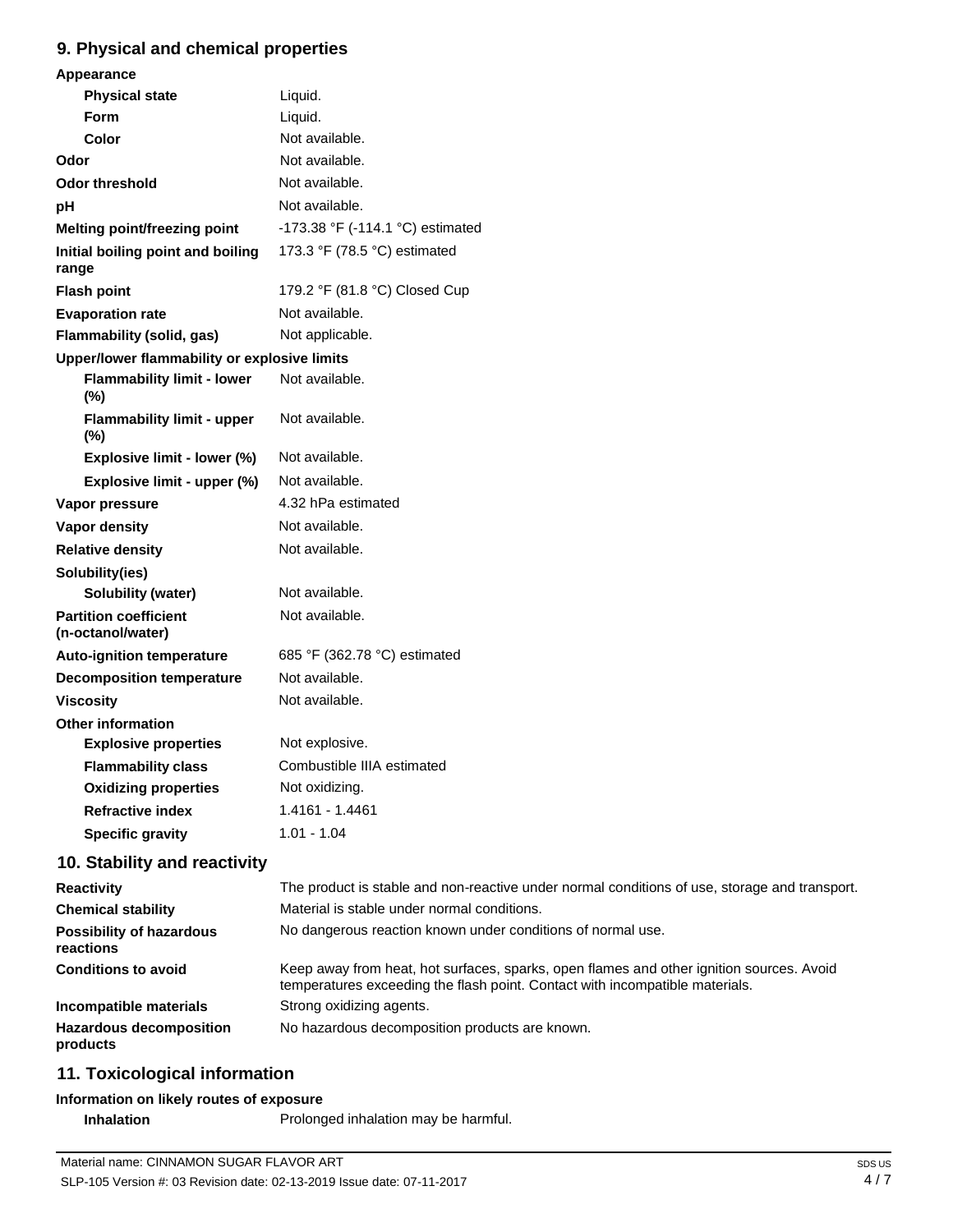| <b>Skin contact</b>                                                                | May cause an allergic skin reaction.                                                                                             |                                                                                                                                                                                                       |
|------------------------------------------------------------------------------------|----------------------------------------------------------------------------------------------------------------------------------|-------------------------------------------------------------------------------------------------------------------------------------------------------------------------------------------------------|
| Eye contact                                                                        | Direct contact with eyes may cause temporary irritation.                                                                         |                                                                                                                                                                                                       |
| Ingestion                                                                          | Expected to be a low ingestion hazard.                                                                                           |                                                                                                                                                                                                       |
| Symptoms related to the<br>physical, chemical and<br>toxicological characteristics | May cause an allergic skin reaction. Dermatitis. Rash.                                                                           |                                                                                                                                                                                                       |
| Information on toxicological effects                                               |                                                                                                                                  |                                                                                                                                                                                                       |
| <b>Acute toxicity</b>                                                              |                                                                                                                                  |                                                                                                                                                                                                       |
| <b>Components</b>                                                                  | <b>Species</b>                                                                                                                   | <b>Test Results</b>                                                                                                                                                                                   |
| BENZYL ALCOHOL                                                                     | #38 NOM NFI (CAS 100-51-6)                                                                                                       |                                                                                                                                                                                                       |
| <b>Acute</b>                                                                       |                                                                                                                                  |                                                                                                                                                                                                       |
| Oral                                                                               |                                                                                                                                  |                                                                                                                                                                                                       |
| LD50                                                                               | Rat                                                                                                                              | 1230 - 3100 mg/kg                                                                                                                                                                                     |
| CASSIA OIL CHINESE NOP #304 (CAS 8007-80-5)                                        |                                                                                                                                  |                                                                                                                                                                                                       |
| Acute                                                                              |                                                                                                                                  |                                                                                                                                                                                                       |
| Oral                                                                               |                                                                                                                                  |                                                                                                                                                                                                       |
| LD50                                                                               | Rat                                                                                                                              | 2800 mg/kg                                                                                                                                                                                            |
| <b>Skin corrosion/irritation</b>                                                   | Prolonged skin contact may cause temporary irritation.                                                                           |                                                                                                                                                                                                       |
| Serious eye damage/eye<br>irritation                                               | Direct contact with eyes may cause temporary irritation.                                                                         |                                                                                                                                                                                                       |
|                                                                                    |                                                                                                                                  |                                                                                                                                                                                                       |
| Respiratory or skin sensitization<br><b>Respiratory sensitization</b>              | Not a respiratory sensitizer.                                                                                                    |                                                                                                                                                                                                       |
| <b>Skin sensitization</b>                                                          |                                                                                                                                  |                                                                                                                                                                                                       |
| Germ cell mutagenicity                                                             | May cause an allergic skin reaction.<br>No data available to indicate product or any components present at greater than 0.1% are |                                                                                                                                                                                                       |
|                                                                                    | mutagenic or genotoxic.                                                                                                          |                                                                                                                                                                                                       |
| Carcinogenicity                                                                    | Not classifiable as to carcinogenicity to humans.                                                                                |                                                                                                                                                                                                       |
| IARC Monographs. Overall Evaluation of Carcinogenicity                             |                                                                                                                                  |                                                                                                                                                                                                       |
| Not listed.                                                                        | OSHA Specifically Regulated Substances (29 CFR 1910.1001-1052)                                                                   |                                                                                                                                                                                                       |
| Not regulated.                                                                     |                                                                                                                                  |                                                                                                                                                                                                       |
|                                                                                    | US. National Toxicology Program (NTP) Report on Carcinogens                                                                      |                                                                                                                                                                                                       |
| Not listed.                                                                        |                                                                                                                                  |                                                                                                                                                                                                       |
| <b>Reproductive toxicity</b>                                                       | Possible reproductive hazard.                                                                                                    |                                                                                                                                                                                                       |
| Specific target organ toxicity -<br>single exposure                                | Not classified.                                                                                                                  |                                                                                                                                                                                                       |
| Specific target organ toxicity -<br>repeated exposure                              | Not classified.                                                                                                                  |                                                                                                                                                                                                       |
| <b>Aspiration hazard</b>                                                           | Not an aspiration hazard.                                                                                                        |                                                                                                                                                                                                       |
| <b>Chronic effects</b>                                                             | Prolonged inhalation may be harmful.                                                                                             |                                                                                                                                                                                                       |
| 12. Ecological information                                                         |                                                                                                                                  |                                                                                                                                                                                                       |
| <b>Ecotoxicity</b>                                                                 |                                                                                                                                  | The product is not classified as environmentally hazardous. However, this does not exclude the<br>possibility that large or frequent spills can have a harmful or damaging effect on the environment. |
| <b>Persistence and degradability</b>                                               |                                                                                                                                  | No data is available on the degradability of any ingredients in the mixture.                                                                                                                          |
| <b>Bioaccumulative potential</b>                                                   |                                                                                                                                  |                                                                                                                                                                                                       |
| Partition coefficient n-octanol / water (log Kow)                                  |                                                                                                                                  |                                                                                                                                                                                                       |
| BENZYL ALCOHOL<br>ETHYL ALCOHOL 190 PROOF CANE IP NON GMO                          | #38 NOM NFI<br>1.1                                                                                                               | $-0.31$                                                                                                                                                                                               |
| PROPYLENE GLYCOL                                                                   | NOM NFI                                                                                                                          | $-0.92$                                                                                                                                                                                               |
| <b>Mobility in soil</b>                                                            | No data available.                                                                                                               |                                                                                                                                                                                                       |
| Other adverse effects                                                              |                                                                                                                                  | No other adverse environmental effects (e.g. ozone depletion, photochemical ozone creation<br>potential, endocrine disruption, global warming potential) are expected from this component.            |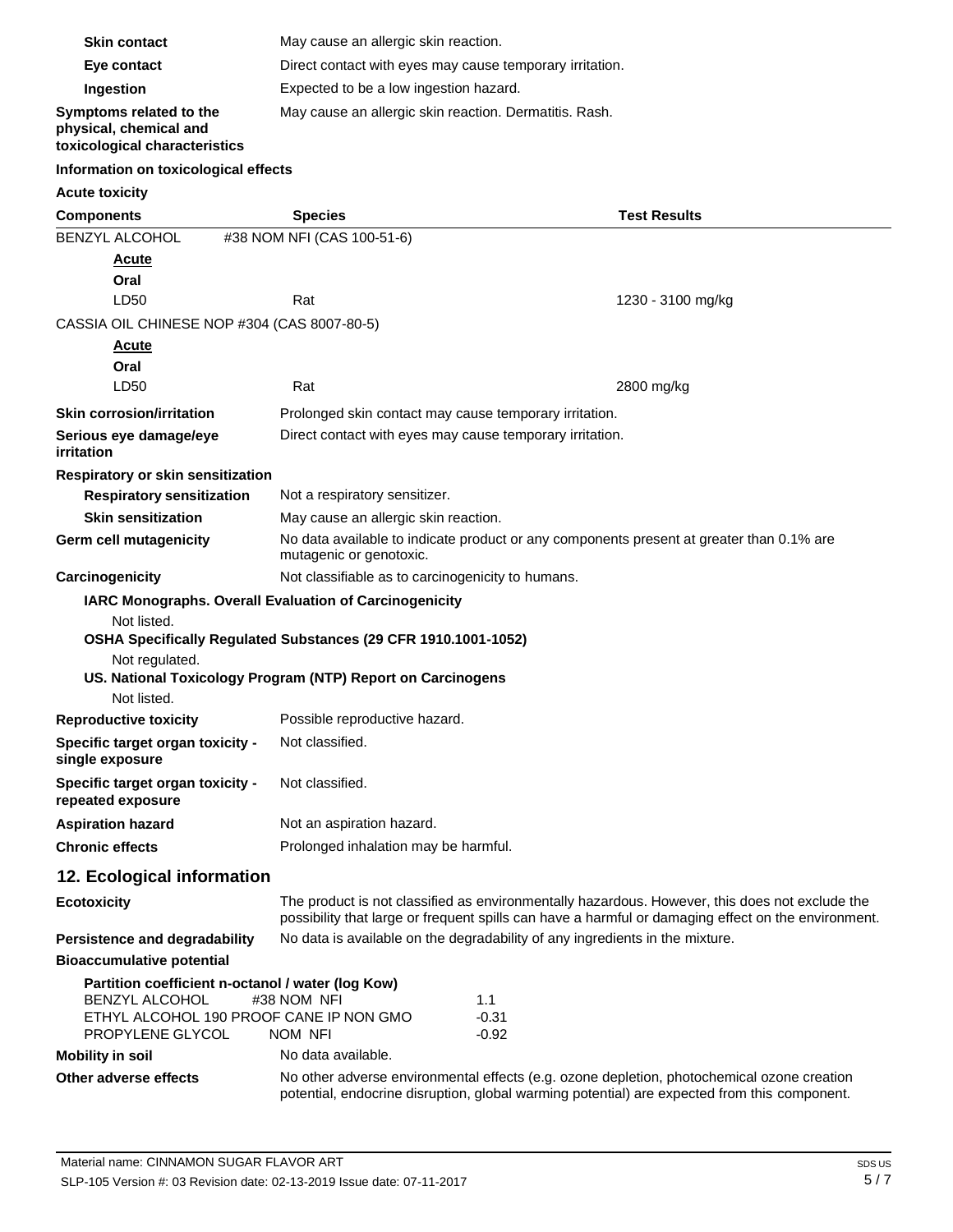# **13. Disposal considerations**

| <b>Disposal instructions</b>             | Collect and reclaim or dispose in sealed containers at licensed waste disposal site. Dispose of<br>contents/container in accordance with local/regional/national/international regulations.                            |
|------------------------------------------|------------------------------------------------------------------------------------------------------------------------------------------------------------------------------------------------------------------------|
| Local disposal regulations               | Dispose in accordance with all applicable regulations.                                                                                                                                                                 |
| Hazardous waste code                     | The waste code should be assigned in discussion between the user, the producer and the waste<br>disposal company.                                                                                                      |
| Waste from residues / unused<br>products | Dispose of in accordance with local regulations. Empty containers or liners may retain some<br>product residues. This material and its container must be disposed of in a safe manner (see:<br>Disposal instructions). |
| Contaminated packaging                   | Since emptied containers may retain product residue, follow label warnings even after container is<br>emptied. Empty containers should be taken to an approved waste handling site for recycling or<br>disposal.       |

# **14. Transport information**

### **DOT**

Not regulated as dangerous goods.

# **IATA**

Not regulated as dangerous goods.

### **IMDG**

Not regulated as dangerous goods.

#### **Transport in bulk according to Annex II of MARPOL 73/78 and the IBC Code** Not established.

# **15. Regulatory information**

### **US federal regulations**

This product is a "Hazardous Chemical" as defined by the OSHA Hazard Communication Standard, 29 CFR 1910.1200.

## **Toxic Substances Control Act (TSCA)**

**TSCA Section 12(b) Export Notification (40 CFR 707, Subpt. D)**

Not regulated.

## **CERCLA Hazardous Substance List (40 CFR 302.4)**

Not listed.

# **SARA 304 Emergency release notification**

Not regulated.

**OSHA Specifically Regulated Substances (29 CFR 1910.1001-1052)**

Not regulated.

## **Superfund Amendments and Reauthorization Act of 1986 (SARA)**

## **SARA 302 Extremely hazardous substance**

Not listed.

**SARA 311/312 Hazardous chemical** No (Exempt)

# **SARA 313 (TRI reporting)**

Not regulated.

## **Other federal regulations**

**Clean Air Act (CAA) Section 112 Hazardous Air Pollutants (HAPs) List**

```
Not regulated.
```
**Clean Air Act (CAA) Section 112(r) Accidental Release Prevention (40 CFR 68.130)**

Not regulated.

**Safe Drinking Water Act (SDWA)** Not regulated.

# **FEMA Priority Substances Respiratory Health and Safety in the Flavor Manufacturing Workplace**

ETHYL ALCOHOL 190 PROOF CANE IP NON GMO Low priority (CAS 64-17-5)